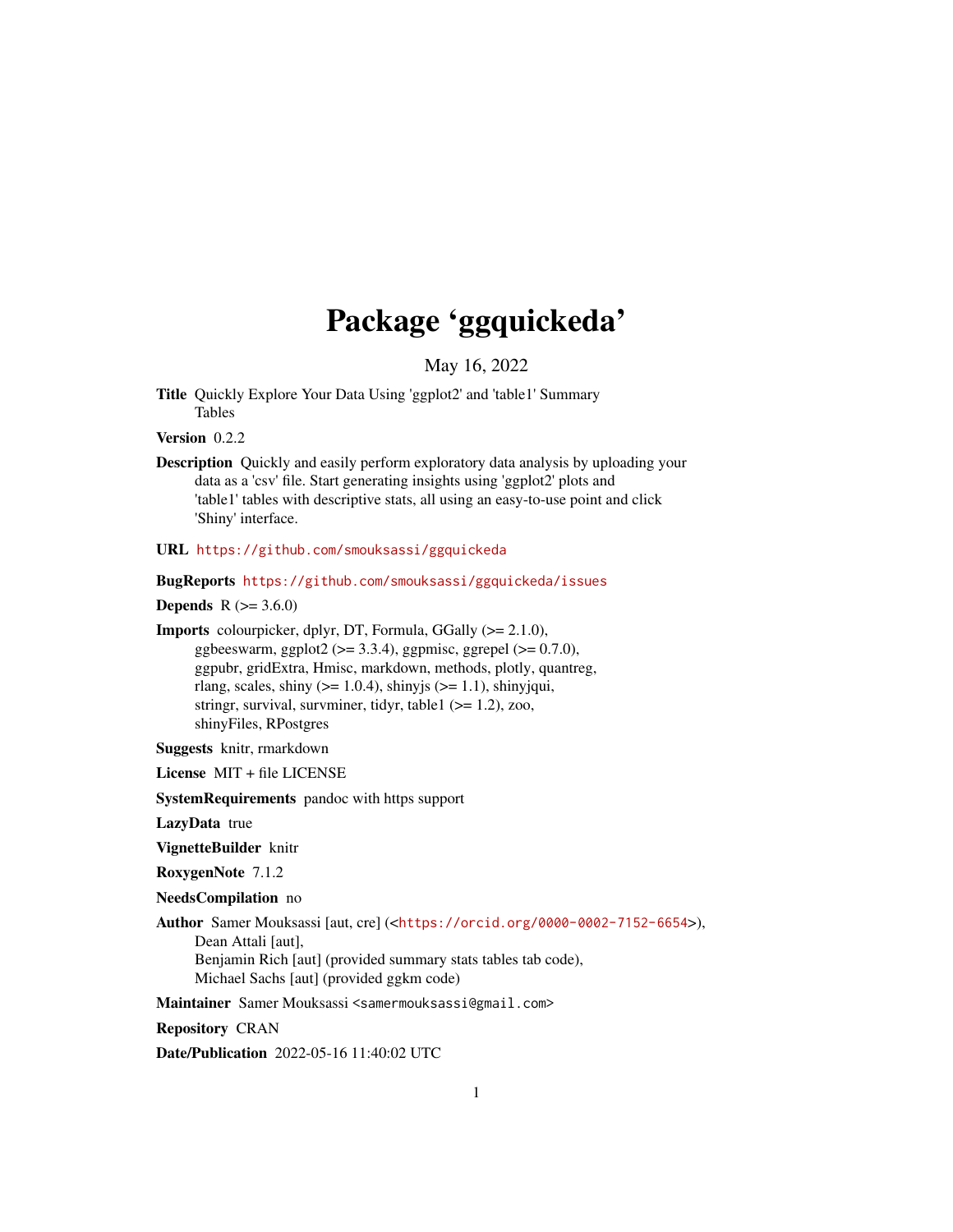## <span id="page-1-0"></span>R topics documented:

| Index | 16 |
|-------|----|
|       |    |
|       |    |
|       |    |
|       |    |
|       |    |
|       |    |
|       |    |
|       |    |

#### geom\_km *Add a Kaplan-Meier survival curve*

#### Description

Add a Kaplan-Meier survival curve

### Usage

```
geom_km(
 mapping = NULL,
 data = NULL,
  stat = "km",
  position = "identity",
 show.legend = NA,
 inherit.aes = TRUE,
 na.rm = TRUE,...
\mathcal{L}
```

| mapping | Set of aesthetic mappings created by aes () or aes (). If specified and inherit. aes<br>$=$ TRUE (the default), it is combined with the default mapping at the top level of<br>the plot. You must supply mapping if there is no plot mapping. |
|---------|-----------------------------------------------------------------------------------------------------------------------------------------------------------------------------------------------------------------------------------------------|
| data    | The data to be displayed in this layer. There are three options:                                                                                                                                                                              |
|         | If NULL, the default, the data is inherited from the plot data as specified in the<br>call to $ggplot()$ .                                                                                                                                    |
|         | A data, frame, or other object, will override the plot data. All objects will be<br>fortified to produce a data frame. See fortify() for which variables will be<br>created.                                                                  |
|         | A function will be called with a single argument, the plot data. The return<br>value must be a data. frame, and will be used as the layer data. A function<br>can be created from a formula (e.g. $\sim$ head(.x, 10)).                       |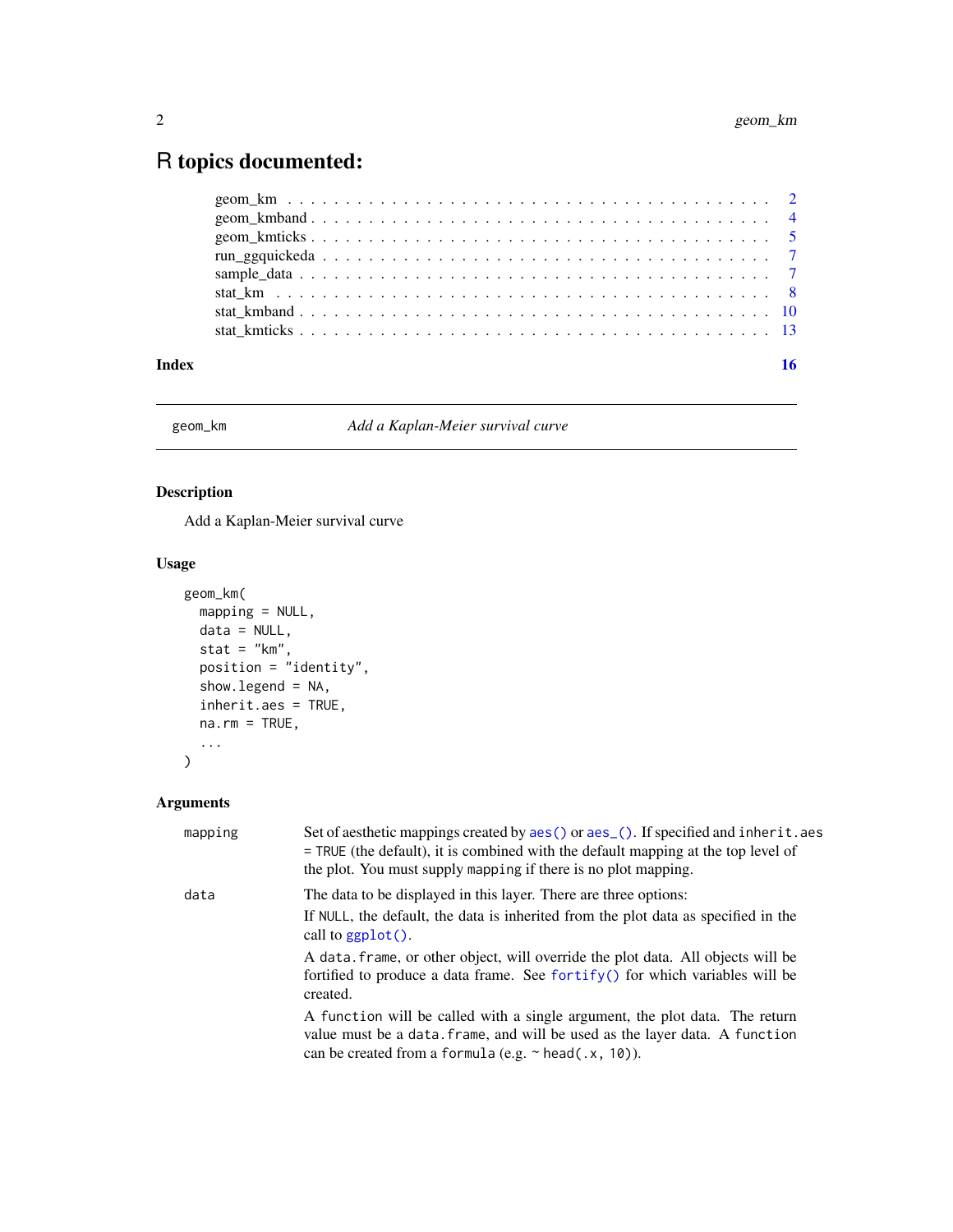#### <span id="page-2-0"></span>geom\_km 3

| stat        | The statistical transformation to use on the data for this layer, as a string.                                                                                                                                                                            |
|-------------|-----------------------------------------------------------------------------------------------------------------------------------------------------------------------------------------------------------------------------------------------------------|
| position    | Position adjustment, either as a string, or the result of a call to a position adjust-<br>ment function.                                                                                                                                                  |
| show.legend | logical. Should this layer be included in the legends? NA, the default, includes if<br>any aesthetics are mapped. FALSE never includes, and TRUE always includes. It<br>can also be a named logical vector to finely select the aesthetics to display.    |
| inherit.aes | If FALSE, overrides the default aesthetics, rather than combining with them.<br>This is most useful for helper functions that define both data and aesthetics and<br>shouldn't inherit behaviour from the default plot specification, e.g. borders $()$ . |
| na.rm       | If FALSE, the default, missing values are removed with a warning. If TRUE,<br>missing values are silently removed.                                                                                                                                        |
| .           | Other arguments passed on to layer(). These are often aesthetics, used to set<br>an aesthetic to a fixed value, like colour = "red" or size = 3. They may also<br>be parameters to the paired geom/stat.                                                  |

#### Aesthetics

geom\_km understands the following aesthetics (required aesthetics are in bold):

- x The survival/censoring times. This is automatically mapped by [stat\\_km](#page-7-1)
- y The survival probability estimates. This is automatically mapped by [stat\\_km](#page-7-1) smallest level in sort order is assumed to be 0, with a warning
- alpha
- color
- linetype
- size

#### See Also

The default stat for this geom is [stat\\_km](#page-7-1) see that documentation for more options to control the underlying statistical transformation.

#### Examples

```
library(ggplot2)
sex <- rbinom(250, 1, .5)
df <- data.frame(time = exp(rnorm(250, mean = sex)), status = rbinom(250, 1, .75), sex = sex)
ggplot(df, aes(time = time, status = status, color = factor(sex))) + geom_km()
```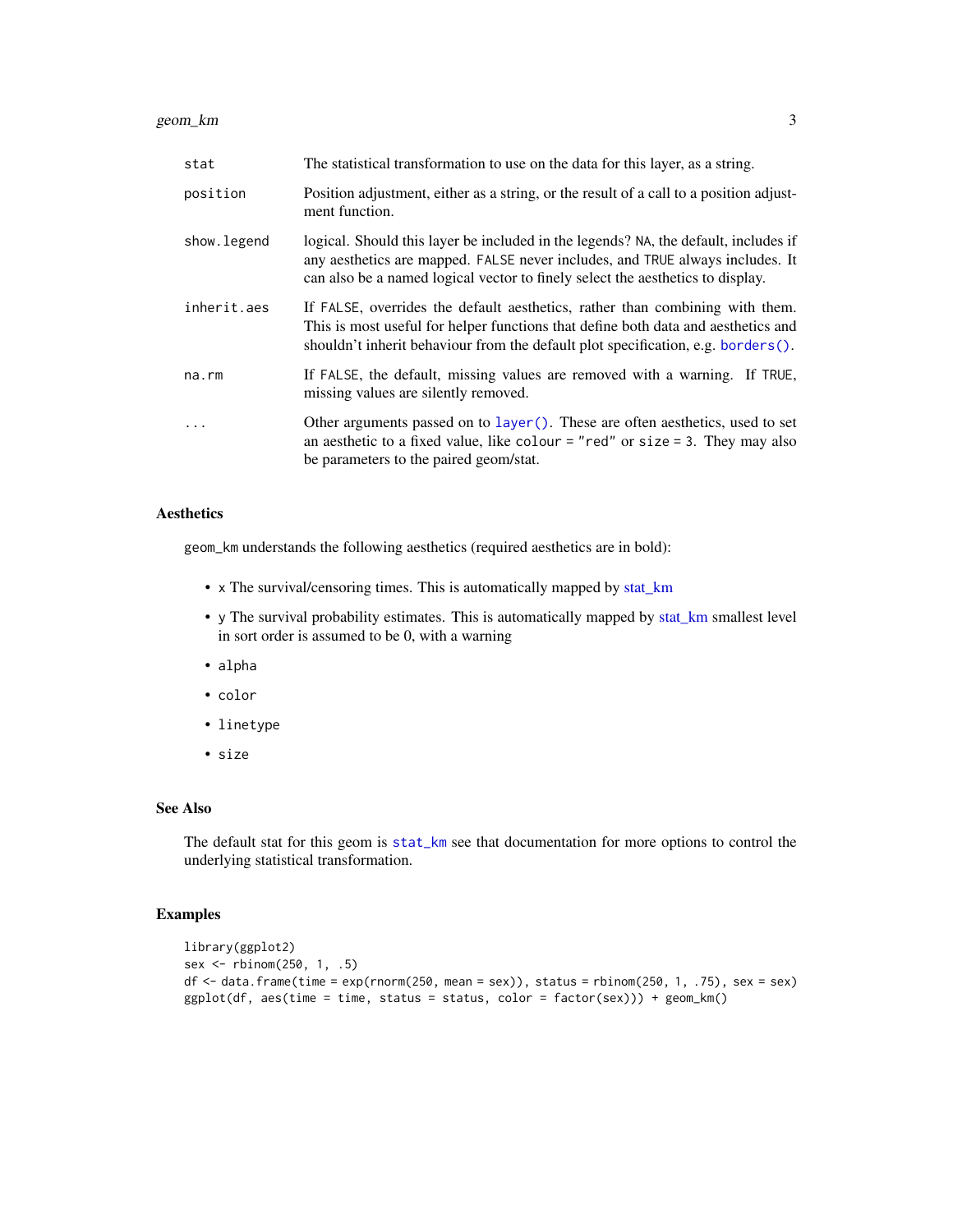<span id="page-3-0"></span>

### Description

Add confidence bands to a Kaplan-Meier survival curve

### Usage

```
geom_kmband(
  mapping = NULL,
  data = NULL,
  stat = "kmband",
  position = "identity",
  show.legend = NA,
  inherit.aes = TRUE,
  na.rm = TRUE,...
\mathcal{L}
```

| mapping      | Set of aesthetic mappings created by aes() or aes_(). If specified and inherit.aes<br>= TRUE (the default), it is combined with the default mapping at the top level of<br>the plot. You must supply mapping if there is no plot mapping.              |
|--------------|--------------------------------------------------------------------------------------------------------------------------------------------------------------------------------------------------------------------------------------------------------|
| data         | The data to be displayed in this layer. There are three options:                                                                                                                                                                                       |
|              | If NULL, the default, the data is inherited from the plot data as specified in the<br>call to $ggplot()$ .                                                                                                                                             |
|              | A data. frame, or other object, will override the plot data. All objects will be<br>fortified to produce a data frame. See fortify() for which variables will be<br>created.                                                                           |
|              | A function will be called with a single argument, the plot data. The return<br>value must be a data. frame, and will be used as the layer data. A function<br>can be created from a formula (e.g. $\sim$ head(.x, 10)).                                |
| stat         | The statistical transformation to use on the data for this layer, as a string.                                                                                                                                                                         |
| position     | Position adjustment, either as a string, or the result of a call to a position adjust-<br>ment function.                                                                                                                                               |
| show. legend | logical. Should this layer be included in the legends? NA, the default, includes if<br>any aesthetics are mapped. FALSE never includes, and TRUE always includes. It<br>can also be a named logical vector to finely select the aesthetics to display. |
| inherit.aes  | If FALSE, overrides the default aesthetics, rather than combining with them.<br>This is most useful for helper functions that define both data and aesthetics and<br>shouldn't inherit behaviour from the default plot specification, e.g. borders().  |
| na.rm        | If FALSE, the default, missing values are removed with a warning. If TRUE,<br>missing values are silently removed.                                                                                                                                     |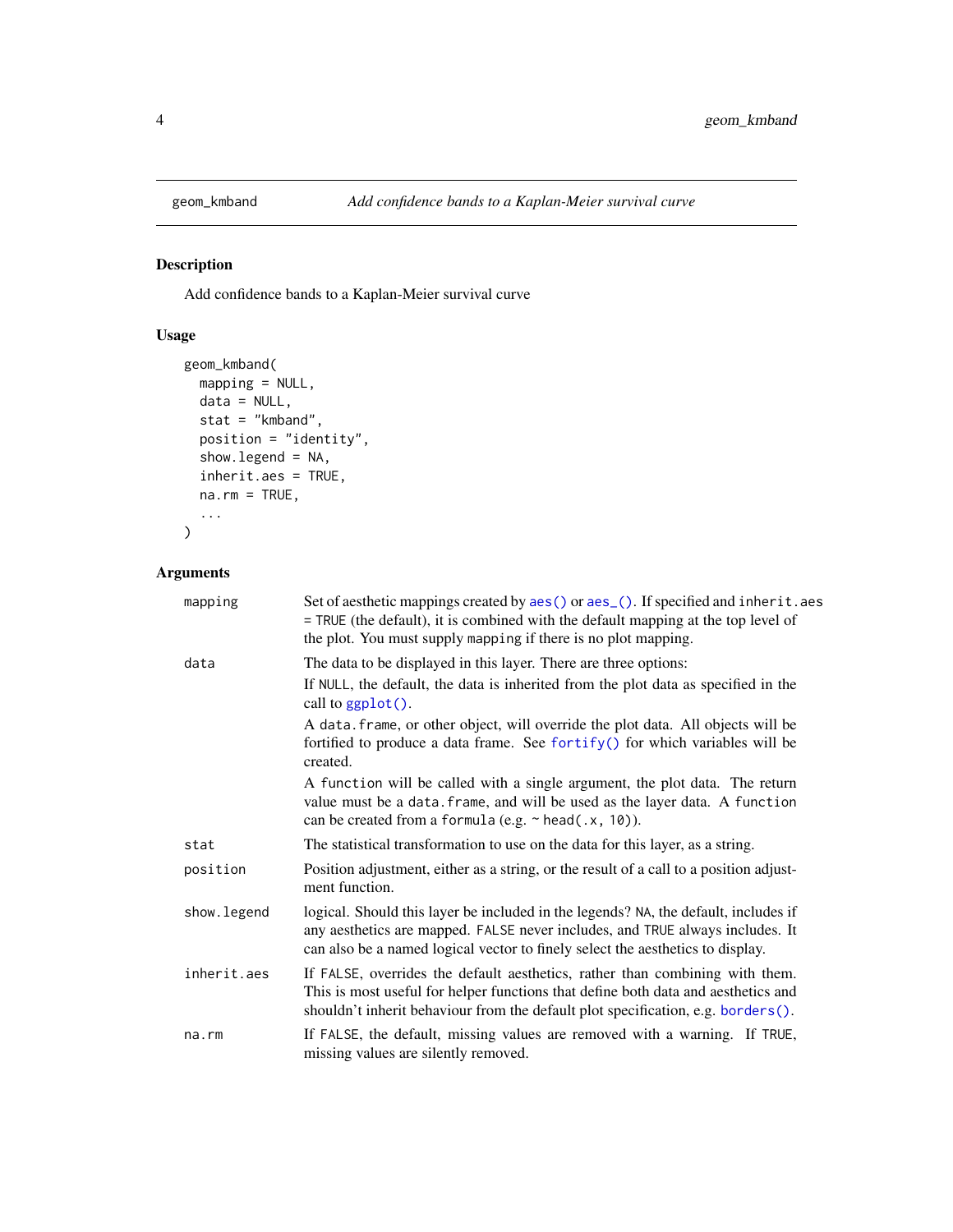#### <span id="page-4-0"></span>geom\_kmticks 5

... Other arguments passed on to [layer\(\)](#page-0-0). These are often aesthetics, used to set an aesthetic to a fixed value, like colour  $=$  "red" or size  $=$  3. They may also be parameters to the paired geom/stat.

#### **Aesthetics**

geom\_kmband understands the following aesthetics (required aesthetics are in bold):

- x The survival/censoring times. This is automatically mapped by [stat\\_kmband](#page-9-1)
- y The survival probability estimates. This is automatically mapped by [stat\\_kmband](#page-9-1) smallest level in sort order is assumed to be 0, with a warning
- alpha
- color
- linetype
- size

#### See Also

The default stat for this geom is [stat\\_kmband](#page-9-1) see that documentation for more options to control the underlying statistical transformation.

#### Examples

```
library(ggplot2)
sex <- rbinom(250, 1, .5)
df \le - data.frame(time = exp(rnorm(250, mean = sex)), status = rbinom(250, 1, .75), sex = sex)
ggplot(df, aes(time = time, status = status, color = factor(sex), fill = factor(sex))) +geom_km() + geom_kmband()
```
geom\_kmticks *Add tick marks to a Kaplan-Meier survival curve*

#### Description

Adds tickmarks at the times when there are censored observations but no events

#### Usage

```
geom_kmticks(
  mapping = NULL,
  data = NULL,stat = "kmticks",
  position = "identity",
  show.legend = NA,
  inherit.aes = TRUE,
 na.rm = TRUE,...
)
```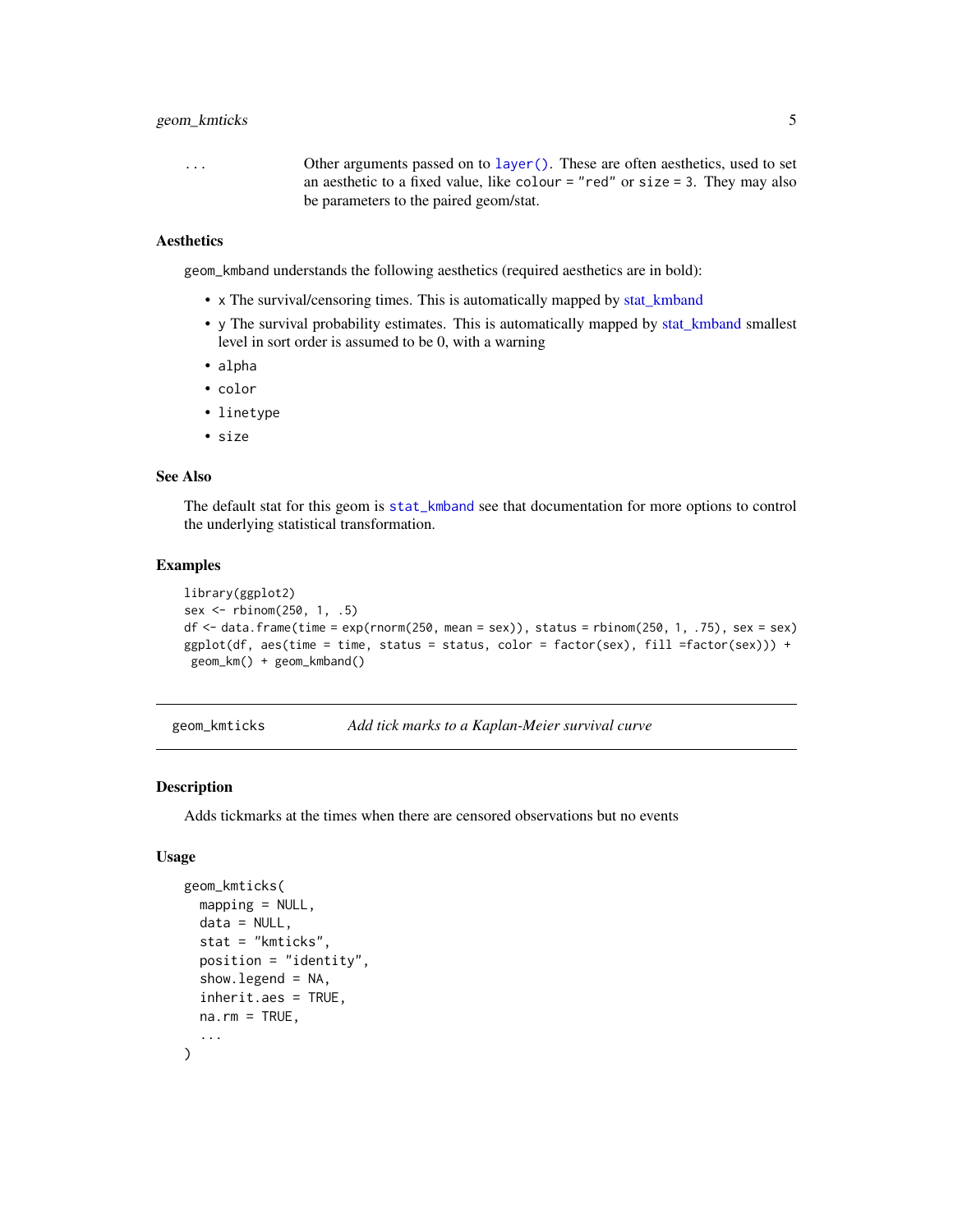#### <span id="page-5-0"></span>Arguments

| mapping      | Set of aesthetic mappings created by aes () or aes (). If specified and inherit. aes<br>= TRUE (the default), it is combined with the default mapping at the top level of<br>the plot. You must supply mapping if there is no plot mapping.            |
|--------------|--------------------------------------------------------------------------------------------------------------------------------------------------------------------------------------------------------------------------------------------------------|
| data         | The data to be displayed in this layer. There are three options:                                                                                                                                                                                       |
|              | If NULL, the default, the data is inherited from the plot data as specified in the<br>call to ggplot().                                                                                                                                                |
|              | A data. frame, or other object, will override the plot data. All objects will be<br>fortified to produce a data frame. See fortify() for which variables will be<br>created.                                                                           |
|              | A function will be called with a single argument, the plot data. The return<br>value must be a data. frame, and will be used as the layer data. A function<br>can be created from a formula (e.g. $\sim$ head(.x, 10)).                                |
| stat         | The statistical transformation to use on the data for this layer, as a string.                                                                                                                                                                         |
| position     | Position adjustment, either as a string, or the result of a call to a position adjust-<br>ment function.                                                                                                                                               |
| show. legend | logical. Should this layer be included in the legends? NA, the default, includes if<br>any aesthetics are mapped. FALSE never includes, and TRUE always includes. It<br>can also be a named logical vector to finely select the aesthetics to display. |
| inherit.aes  | If FALSE, overrides the default aesthetics, rather than combining with them.<br>This is most useful for helper functions that define both data and aesthetics and<br>shouldn't inherit behaviour from the default plot specification, e.g. borders().  |
| na.rm        | If FALSE, the default, missing values are removed with a warning. If TRUE,<br>missing values are silently removed.                                                                                                                                     |
| $\cdots$     | Other arguments passed on to layer (). These are often aesthetics, used to set<br>an aesthetic to a fixed value, like colour = "red" or size = 3. They may also<br>be parameters to the paired geom/stat.                                              |

#### Aesthetics

geom\_kmticks understands the following aesthetics (required aesthetics are in bold):

- x The survival/censoring times. This is automatically mapped by [stat\\_km](#page-7-1)
- y The survival probability estimates. This is automatically mapped by [stat\\_km](#page-7-1) smallest level in sort order is assumed to be 0, with a warning
- alpha
- color
- linetype
- size

#### See Also

The default stat for this geom is [stat\\_kmticks](#page-12-1) see that documentation for more options to control the underlying statistical transformation.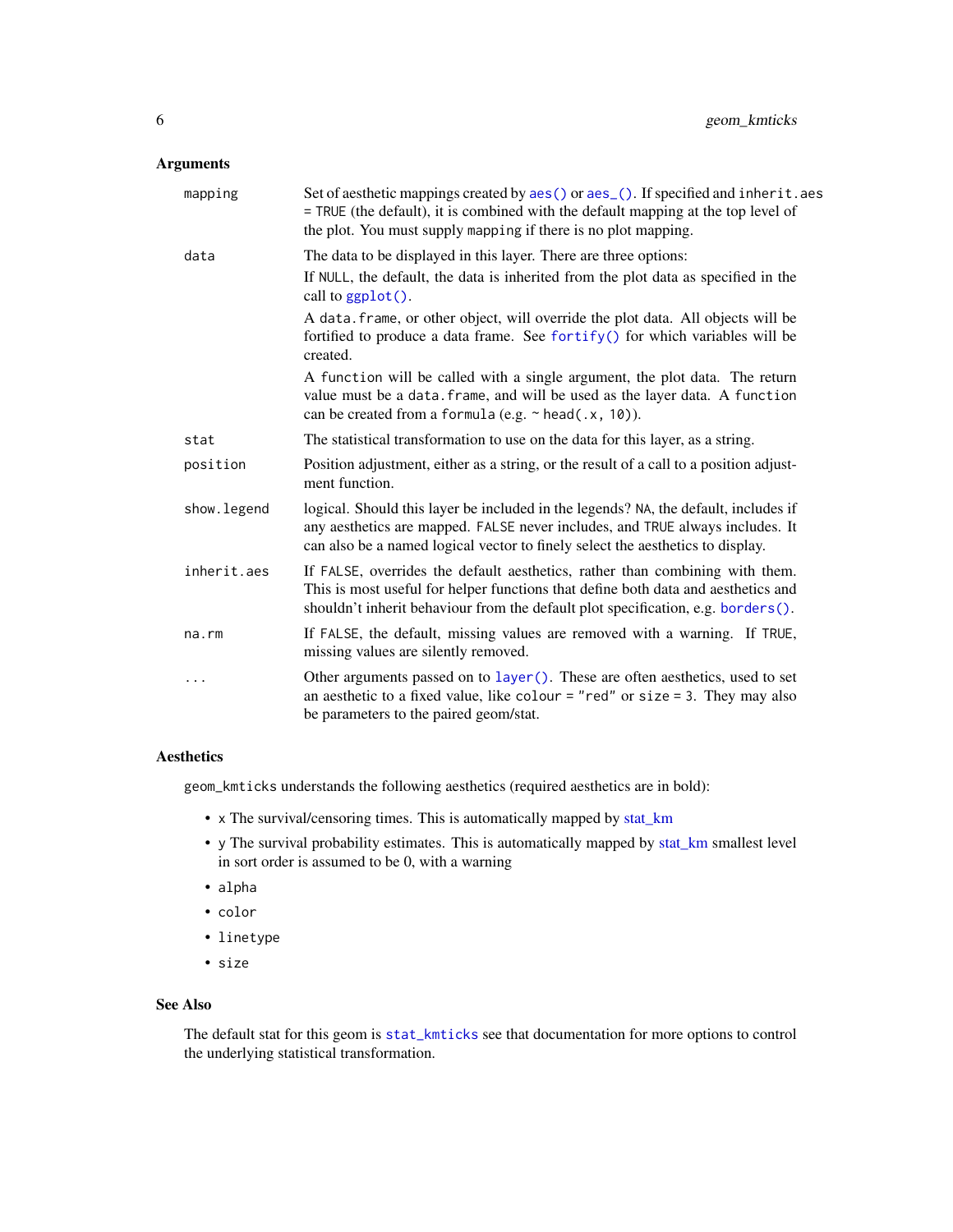#### <span id="page-6-0"></span>run\_ggquickeda 7

#### Examples

```
library(ggplot2)
sex <- rbinom(250, 1, .5)
df <- data.frame(time = exp(rnorm(250, mean = sex)), status = rbinom(250, 1, .75), sex = sex)
ggplot(df, aes(time = time, status = status, color = factor(sex), group = factor(sex))) +geom_km() + geom_kmticks(col="black")
```
run\_ggquickeda *Run the ggquickeda application*

#### Description

Run the ggquickeda application.

#### Usage

```
run_ggquickeda(data = NULL)
```
#### Arguments

data The initial data.frame to load into the application.

#### Examples

```
if (interactive()) {
 run_ggquickeda()
}
```
sample\_data *Simulated Pharmacokinetic Concentration Data*

#### Description

A dataset containing concentration-time data with the given dose and some subject characteristics to help in the app exploration.

#### Usage

sample\_data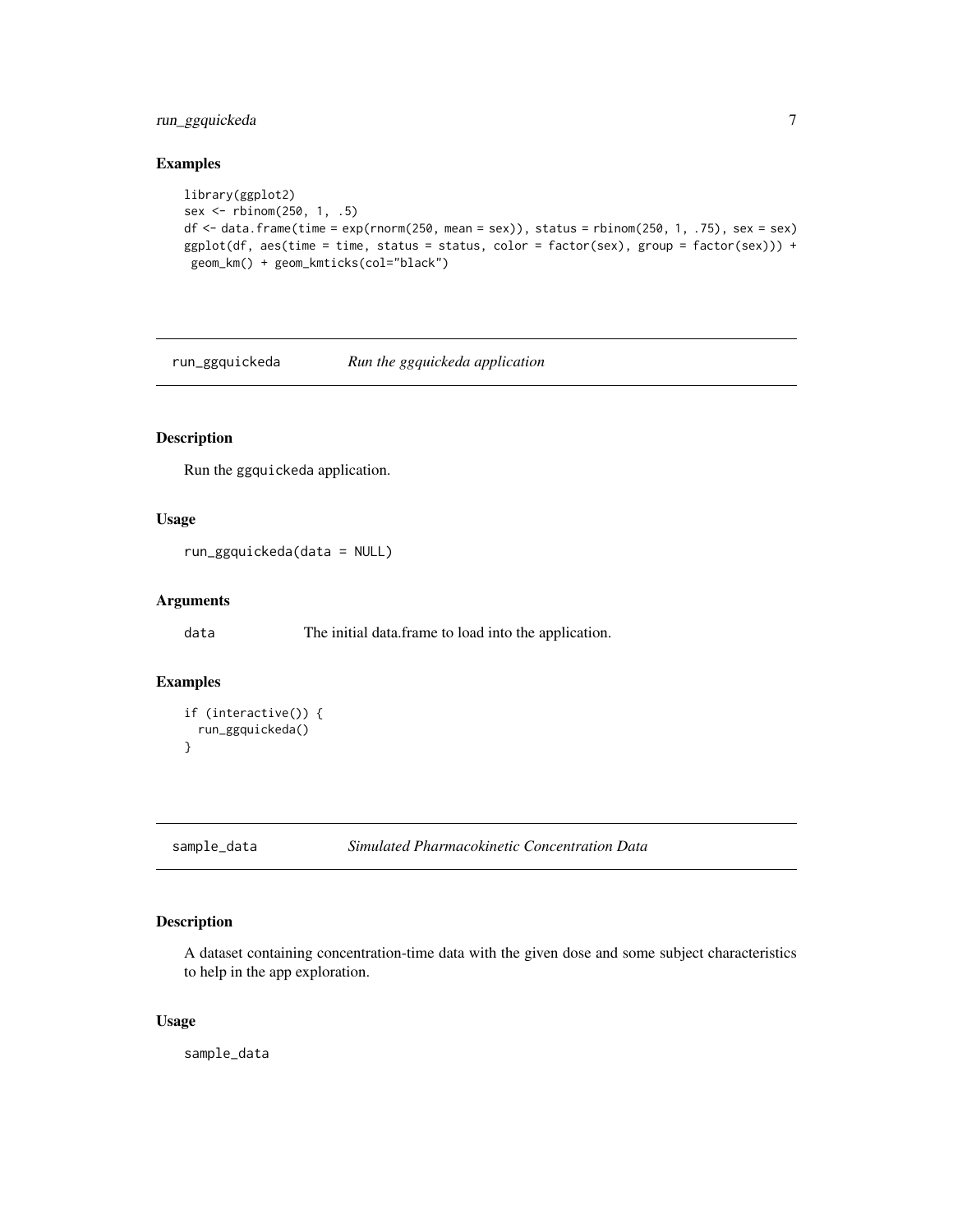<span id="page-7-0"></span>8 stat\_km

#### Format

A data frame with 600 rows and 10 variables

ID Subject Identifier, an integer from 1 to 150

Time Time of dose given or drug sample measured, in hours

Amt dose given at the corresponding Time, in milligrams

Conc drug concentrations in the plasma sample, in mg/L

Age age of the subject, in years

Weight weight of the subject, in kg

Gender Sex of the subject, a factor with Female and Male levels

Race Race of the subject, a factor with Asian, Black, Caucasian, Hispanic and Other levels

Dose dose group of the subject, in milligrams

AGECAT age category of the subject, a variable cutting Age into two values 0/1

#### Source

"sd\_oral\_richpk" from 'PKPDmisc' R package with an additional AGECAT variable

#### <span id="page-7-1"></span>stat\_km *Adds a Kaplan Meier Estimate of Survival*

#### Description

Adds a Kaplan Meier Estimate of Survival

#### Usage

```
stat_km(
 mapping = NULL,
 data = NULL,
 geom = "km",position = "identity",
  show. legend = NA,
  inherit.aes = TRUE,
  trans = scales::identity_trans(),
  firstx = 0,
  firsty = 1,
  type = "kaplan-meier",
  start.time = 0,
  ...
)
```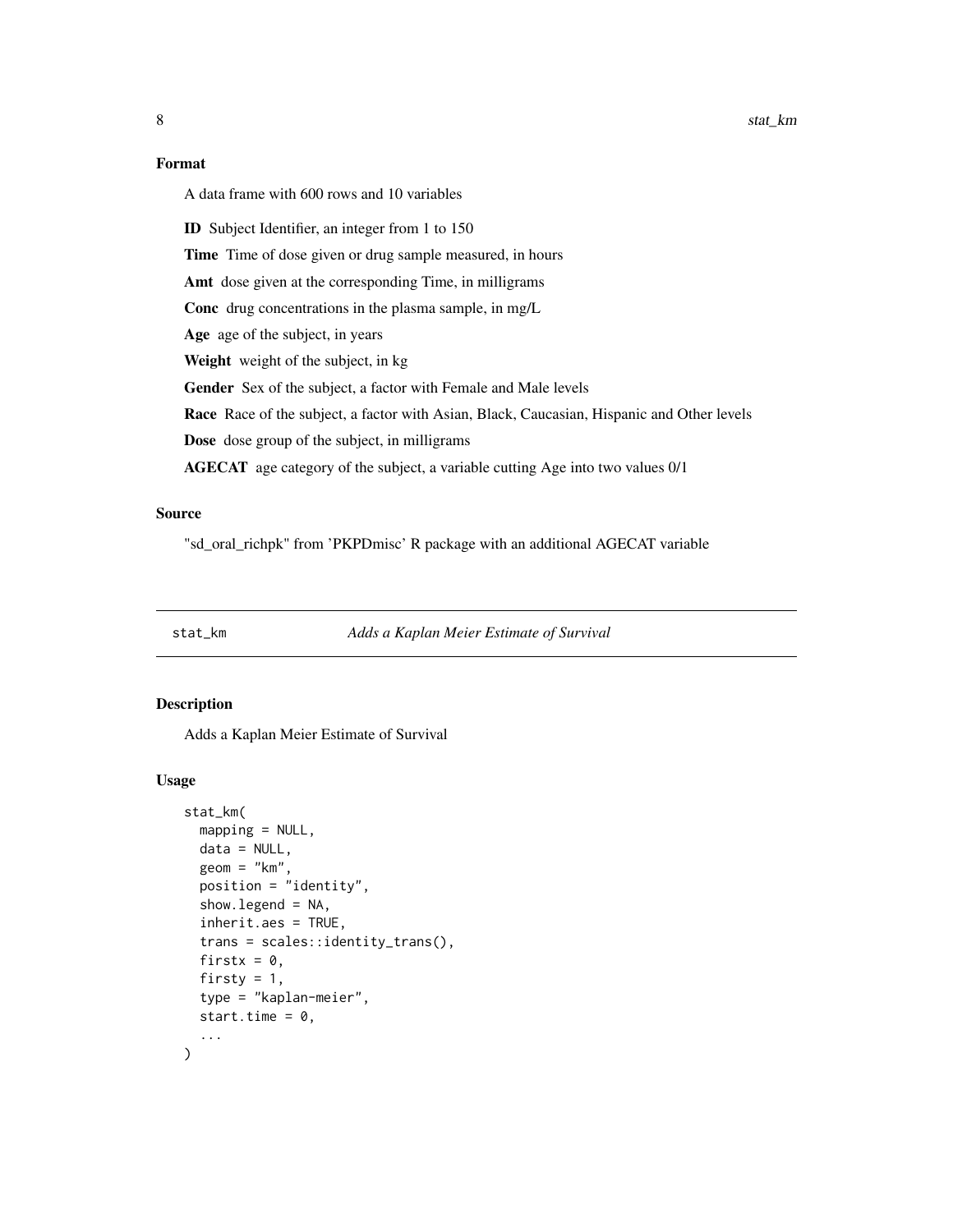#### <span id="page-8-0"></span>stat\_km 9

#### Arguments

| mapping        | Set of aesthetic mappings created by aes() or aes_(). If specified and inherit.aes<br>= TRUE (the default), it is combined with the default mapping at the top level of<br>the plot. You must supply mapping if there is no plot mapping.                                 |
|----------------|---------------------------------------------------------------------------------------------------------------------------------------------------------------------------------------------------------------------------------------------------------------------------|
| data           | The data to be displayed in this layer. There are three options:<br>If NULL, the default, the data is inherited from the plot data as specified in the<br>call to ggplot().                                                                                               |
|                | A data. frame, or other object, will override the plot data. All objects will be<br>fortified to produce a data frame. See fortify() for which variables will be<br>created.                                                                                              |
|                | A function will be called with a single argument, the plot data. The return<br>value must be a data. frame, and will be used as the layer data. A function<br>can be created from a formula (e.g. $\sim$ head(.x, 10)).                                                   |
| geom           | The geometric object to use display the data                                                                                                                                                                                                                              |
| position       | Position adjustment, either as a string, or the result of a call to a position adjust-<br>ment function.                                                                                                                                                                  |
| show.legend    | logical. Should this layer be included in the legends? NA, the default, includes if<br>any aesthetics are mapped. FALSE never includes, and TRUE always includes. It<br>can also be a named logical vector to finely select the aesthetics to display.                    |
| inherit.aes    | If FALSE, overrides the default aesthetics, rather than combining with them.<br>This is most useful for helper functions that define both data and aesthetics and<br>shouldn't inherit behaviour from the default plot specification, e.g. borders().                     |
| trans          | Transformation to apply to the survival probabilities. Defaults to "identity".<br>Other options include "event", "cumhaz", "cloglog", or define your own using<br>trans new.                                                                                              |
| firstx, firsty | the starting point for the survival curves. By default, the plot program obeys<br>tradition by having the plot start at $(0,1)$ .                                                                                                                                         |
| type           | an older argument that combined stype and ctype, now deprecated. Legal val-<br>ues were "kaplan-meier" which is equivalent to stype=1, ctype=1, "fleming-<br>harrington" which is equivalent to stype=2, ctype=1, and "fh2" which is equiva-<br>lent to stype=2, ctype=2. |
| start.time     | numeric value specifying a time to start calculating survival information. The<br>resulting curve is the survival conditional on surviving to start.time.                                                                                                                 |
| $\cdots$       | Other arguments passed to survfit.formula                                                                                                                                                                                                                                 |

#### Details

This stat is for computing the confidence intervals for the Kaplan-Meier survival estimate for rightcensored data. It requires the aesthetic mapping x for the observation times and status which indicates the event status, 0=alive, 1=dead or 1/2 (2=death). Logical status is not supported.

#### Value

a data.frame with additional columns:

y Kaplan-Meier Survival Estimate at x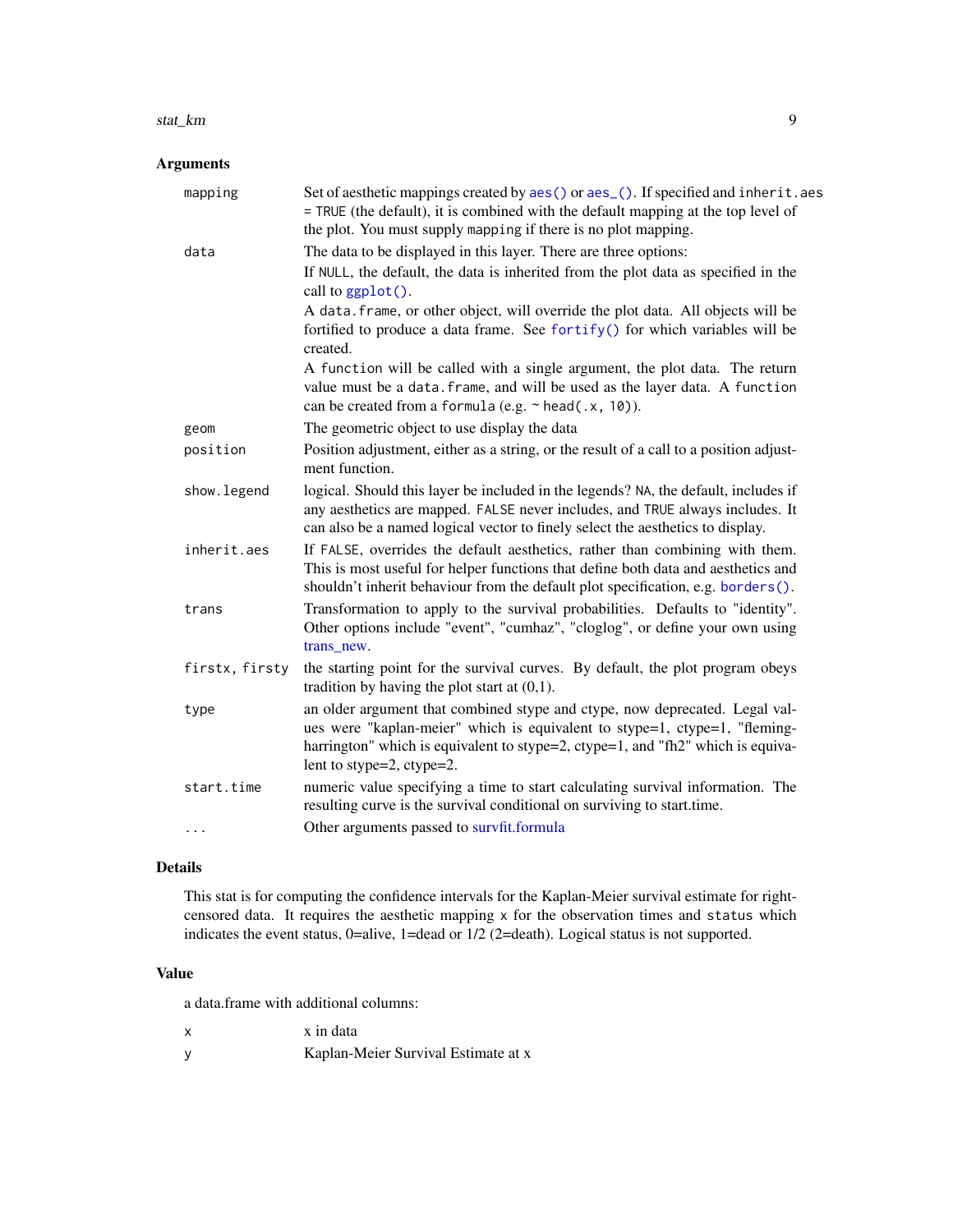#### **Aesthetics**

stat\_km understands the following aesthetics (required aesthetics are in bold):

- time The survival times
- status The censoring indicator, see [Surv](#page-0-0) for more information.
- alpha
- color
- linetype
- size

#### Examples

```
library(ggplot2)
sex <- rbinom(250, 1, .5)
df <- data.frame(time = exp(rnorm(250, mean = sex)), status = rbinom(250, 1, .75), sex = sex)
ggplot(df, aes(time = time, status = status, color = factor(se)) +stat_km()
## Examples illustrating the options passed to survfit.formula
p1 \leftarrow ggplot(df, aes(time = time, status = status))p1 + stat_km()
p1 + stat_km(trans = "cumhaz")
# for cloglog plots also log transform the time axis
p1 + stat_km(trans = "cloglog") + scale_x_log10()p1 + stat_km(type = "fleming-harrington")
p1 + stat_km(start.time = 5)
```
<span id="page-9-1"></span>stat\_kmband *Adds confidence bands to a Kaplan Meier Estimate of Survival*

#### Description

Adds confidence bands to a Kaplan Meier Estimate of Survival

#### Usage

```
stat_kmband(
  mapping = NULL,data = NULL,geom = "kmband",
 position = "identity",
  show. legend = NA,
  inherit.aes = TRUE,
  trans = "identity",
  firstx = 0,
```
<span id="page-9-0"></span>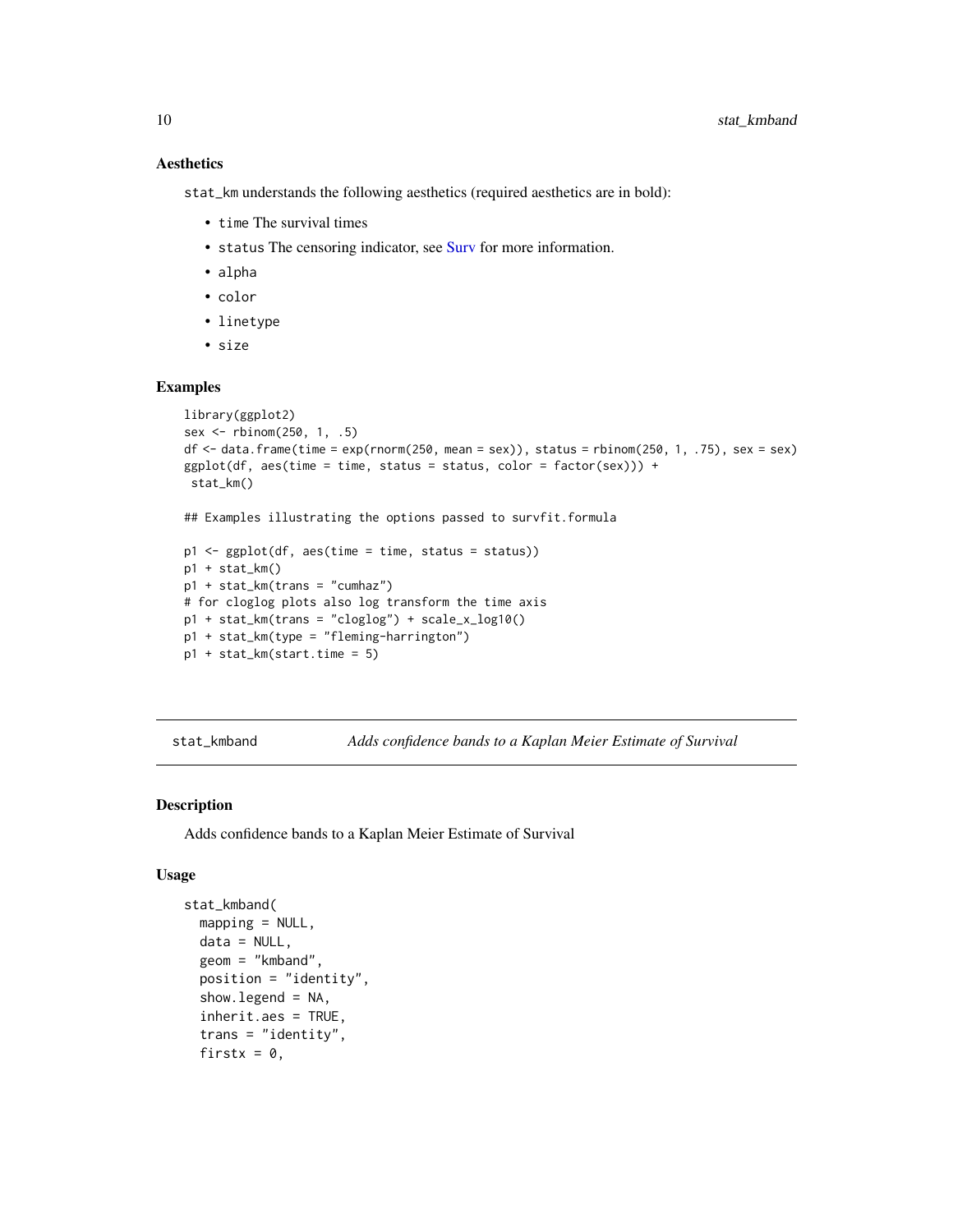### <span id="page-10-0"></span>stat\_kmband 11

```
firsty = 1,
 type = "kaplan-meier",
 error = "greenwood",
  conf.type = "log",conf.lower = "usual",
 start.time = 0,
 conf.int = 0.95,
  ...
\mathcal{L}
```

| mapping        | Set of aesthetic mappings created by aes() or aes_(). If specified and inherit.aes<br>= TRUE (the default), it is combined with the default mapping at the top level of<br>the plot. You must supply mapping if there is no plot mapping.                                 |
|----------------|---------------------------------------------------------------------------------------------------------------------------------------------------------------------------------------------------------------------------------------------------------------------------|
| data           | The data to be displayed in this layer. There are three options:                                                                                                                                                                                                          |
|                | If NULL, the default, the data is inherited from the plot data as specified in the<br>call to ggplot().                                                                                                                                                                   |
|                | A data. frame, or other object, will override the plot data. All objects will be<br>fortified to produce a data frame. See fortify() for which variables will be<br>created.                                                                                              |
|                | A function will be called with a single argument, the plot data. The return<br>value must be a data. frame, and will be used as the layer data. A function<br>can be created from a formula (e.g. $\sim$ head(.x, 10)).                                                   |
| geom           | The geometric object to use display the data                                                                                                                                                                                                                              |
| position       | Position adjustment, either as a string, or the result of a call to a position adjust-<br>ment function.                                                                                                                                                                  |
| show. legend   | logical. Should this layer be included in the legends? NA, the default, includes if<br>any aesthetics are mapped. FALSE never includes, and TRUE always includes. It<br>can also be a named logical vector to finely select the aesthetics to display.                    |
| inherit.aes    | If FALSE, overrides the default aesthetics, rather than combining with them.<br>This is most useful for helper functions that define both data and aesthetics and<br>shouldn't inherit behaviour from the default plot specification, e.g. borders().                     |
| trans          | Transformation to apply to the survival probabilities. Defaults to "identity".<br>Other options include "event", "cumhaz", "cloglog", or define your own using<br>trans new.                                                                                              |
| firstx, firsty | the starting point for the survival curves. By default, the plot program obeys<br>tradition by having the plot start at $(0,1)$ .                                                                                                                                         |
| type           | an older argument that combined stype and ctype, now deprecated. Legal val-<br>ues were "kaplan-meier" which is equivalent to stype=1, ctype=1, "fleming-<br>harrington" which is equivalent to stype=2, ctype=1, and "fh2" which is equiva-<br>lent to stype=2, ctype=2. |
| error          | either the string "greenwood" for the Greenwood formula or "tsiatis" for the Tsi-<br>atis formula, (only the first character is necessary). The default is "greenwood".                                                                                                   |
| conf.type      | One of "none", "plain", "log" (the default), "log-log" or "logit".                                                                                                                                                                                                        |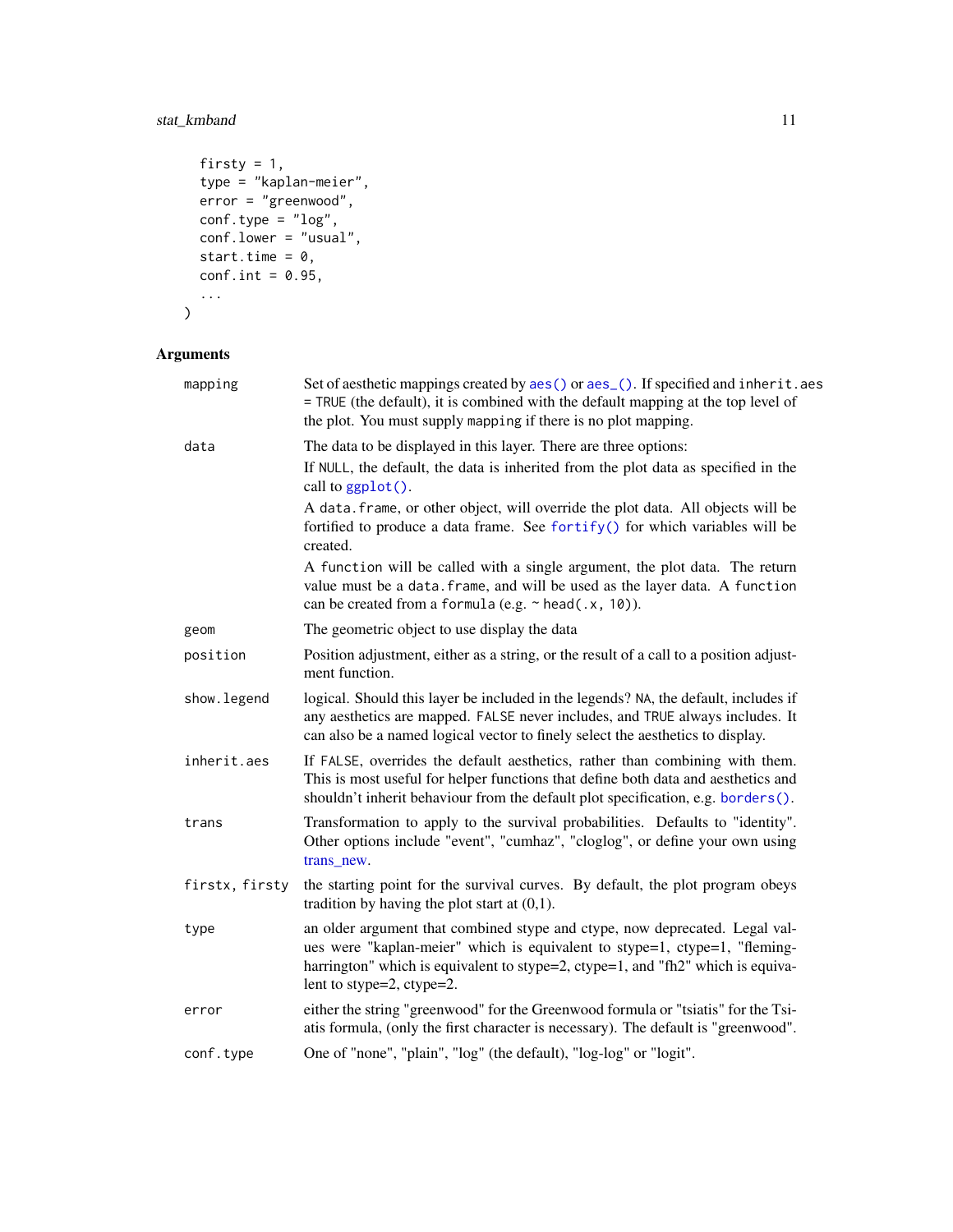<span id="page-11-0"></span>

| conf.lower | a character string to specify modified lower limits to the curve, the upper limit re-<br>mains unchanged. Possible values are "usual" (unmodified), "peto", and "mod-<br>ified". The modified lower limit is based on an "effective n" argument. The<br>confidence bands will agree with the usual calculation at each death time, but<br>unlike the usual bands the confidence interval becomes wider at each censored<br>observation. The extra width is obtained by multiplying the usual variance by a<br>factor m/n, where n is the number currently at risk and m is the number at risk<br>at the last death time. (The bands thus agree with the un-modified bands at each<br>death time.) This is especially useful for survival curves with a long flat tail.<br>The Peto lower limit is based on the same "effective n" argument as the mod-<br>ified limit, but also replaces the usual Greenwood variance term with a simple<br>approximation. It is known to be conservative. |
|------------|--------------------------------------------------------------------------------------------------------------------------------------------------------------------------------------------------------------------------------------------------------------------------------------------------------------------------------------------------------------------------------------------------------------------------------------------------------------------------------------------------------------------------------------------------------------------------------------------------------------------------------------------------------------------------------------------------------------------------------------------------------------------------------------------------------------------------------------------------------------------------------------------------------------------------------------------------------------------------------------------|
| start.time | numeric value specifying a time to start calculating survival information. The<br>resulting curve is the survival conditional on surviving to start time.                                                                                                                                                                                                                                                                                                                                                                                                                                                                                                                                                                                                                                                                                                                                                                                                                                  |
| conf.int   | the level for a two-sided confidence interval on the survival curve $(s)$ . Default is<br>0.95.                                                                                                                                                                                                                                                                                                                                                                                                                                                                                                                                                                                                                                                                                                                                                                                                                                                                                            |
|            | Other arguments passed to survfit.formula                                                                                                                                                                                                                                                                                                                                                                                                                                                                                                                                                                                                                                                                                                                                                                                                                                                                                                                                                  |

#### Details

This stat is for computing the confidence intervals for the Kaplan-Meier survival estimate for rightcensored data. It requires the aesthetic mapping x for the observation times and status which indicates the event status, 0=alive, 1=dead or 1/2 (2=death). Logical status is not supported.

#### Value

a data.frame with additional columns:

| x    | x in data                          |
|------|------------------------------------|
| ymin | Lower confidence limit of KM curve |
| ymax | Upper confidence limit of KM curve |

#### Aesthetics

stat\_kmband understands the following aesthetics (required aesthetics are in bold):

- time The survival times
- status The censoring indicator, see [Surv](#page-0-0) for more information.
- alpha
- color
- linetype
- size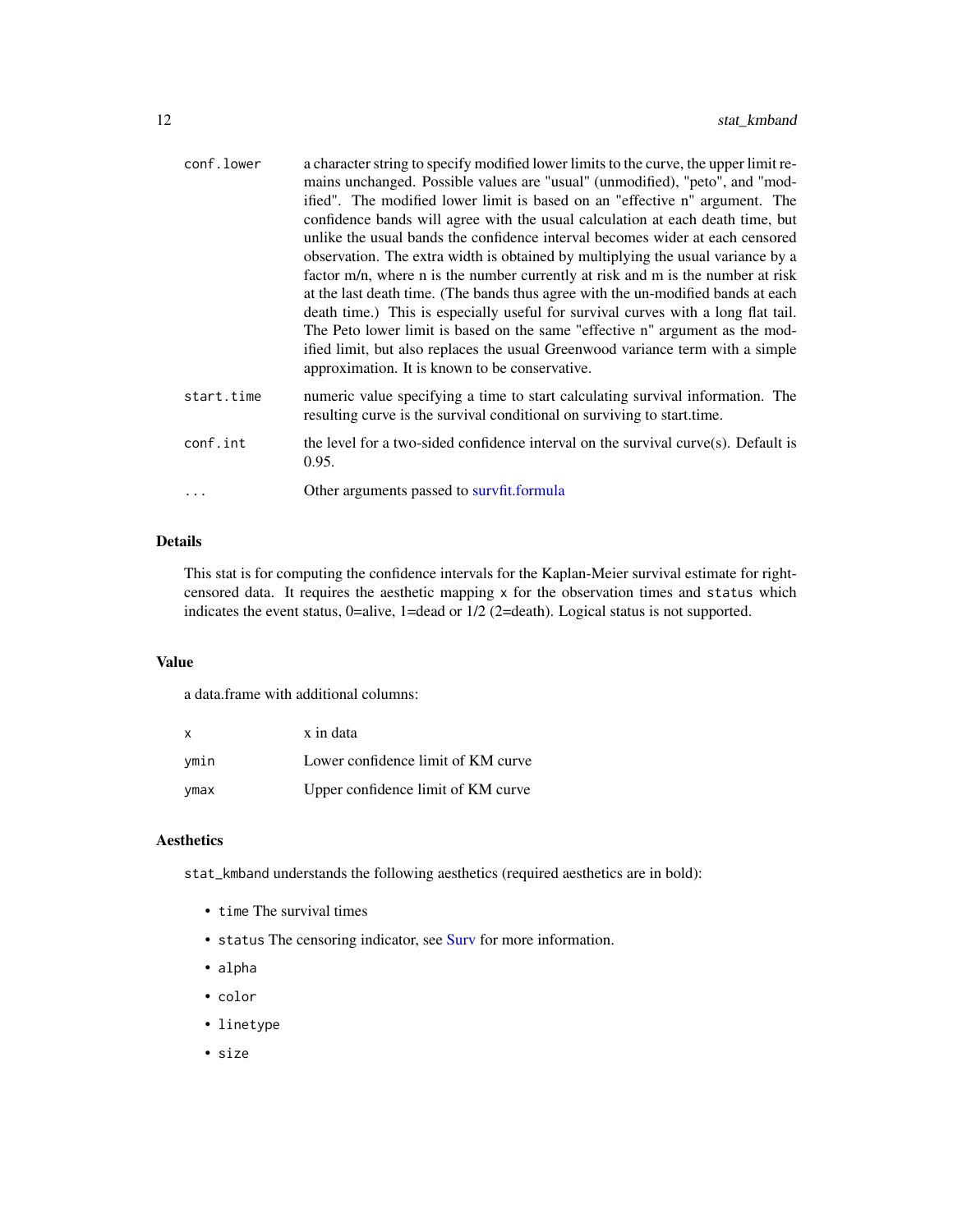#### <span id="page-12-0"></span>stat\_kmticks 13

#### Examples

```
library(ggplot2)
sex <- rbinom(250, 1, .5)
df <- data.frame(time = exp(rnorm(250, mean = sex)), status = rbinom(250, 1, .75), sex = sex)
ggplot(df, aes(time = time, status = status, color = factor(se)) +stat_km()
## Examples illustrating the options passed to survfit.formula
p1 \leftarrow ggplot(df, aes(time = time, status = status))p1 + stat_km() + stat_kmband(conf.int = .99)p1 + stat_kmband(error = "greenwood",fill="red",alpha=0.2) +
stat_kmband(error = "tsiatis",fill="blue",alpha=0.2)+ stat_km()
p1 + stat_km() + stat_kmband(conf.type = "log-log")+ stat_kmband(conf.type = "log")
```
<span id="page-12-1"></span>stat\_kmticks *Adds tick marks to a Kaplan Meier Estimate of Survival*

#### Description

Adds tick marks to a Kaplan Meier Estimate of Survival

#### Usage

```
stat_kmticks(
 mapping = NULL,data = NULL,geom = "kmticks",
 position = "identity",
  show.legend = NA,
  inherit.aes = TRUE,
  trans,
  ...
)
```

| mapping | Set of aesthetic mappings created by aes () or aes (). If specified and inherit. aes<br>$=$ TRUE (the default), it is combined with the default mapping at the top level of<br>the plot. You must supply mapping if there is no plot mapping. |
|---------|-----------------------------------------------------------------------------------------------------------------------------------------------------------------------------------------------------------------------------------------------|
| data    | The data to be displayed in this layer. There are three options:<br>If NULL, the default, the data is inherited from the plot data as specified in the<br>call to $ggplot()$ .                                                                |
|         | A data frame, or other object, will override the plot data. All objects will be<br>fortified to produce a data frame. See fortify() for which variables will be<br>created.                                                                   |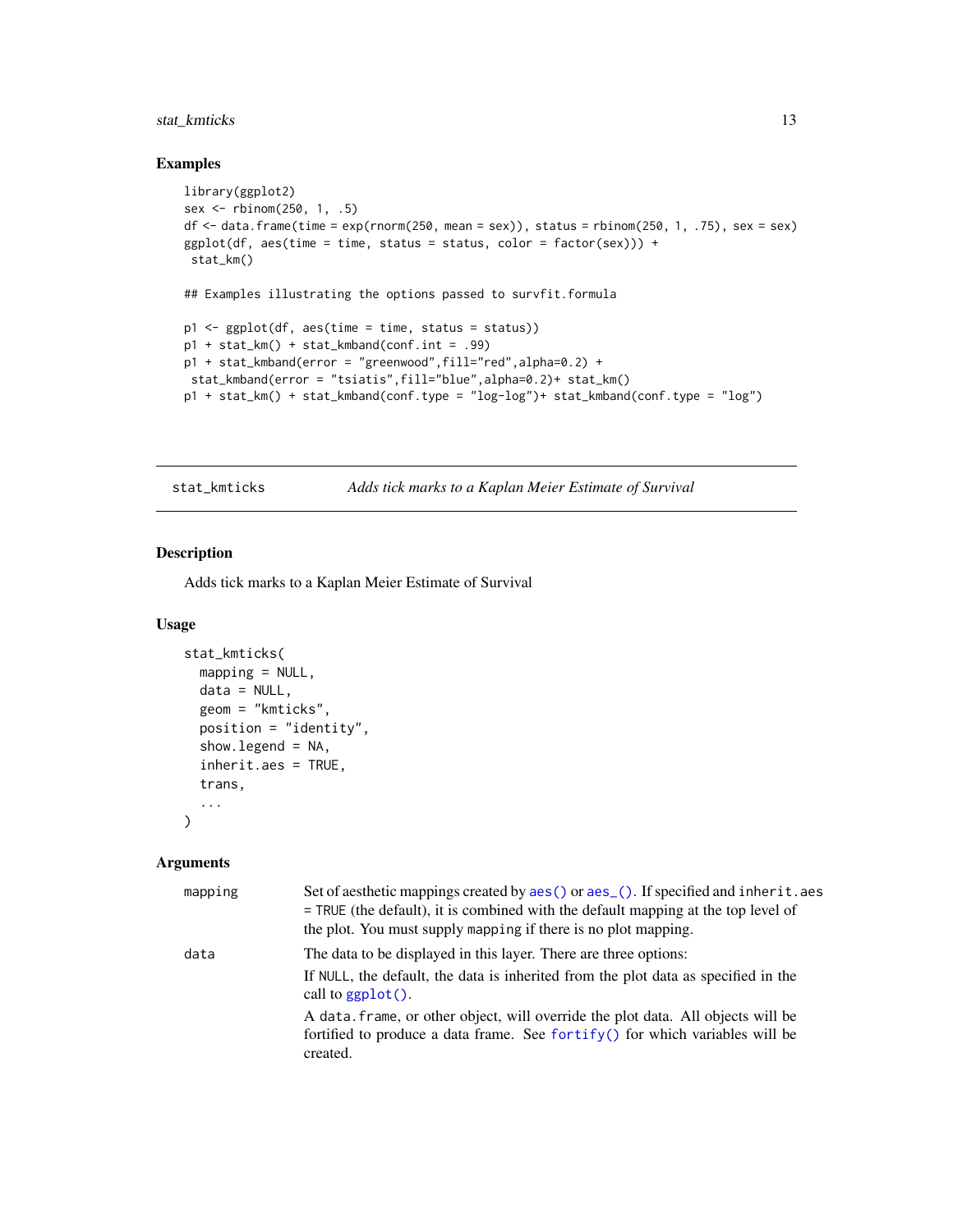<span id="page-13-0"></span>

|              | A function will be called with a single argument, the plot data. The return<br>value must be a data. frame, and will be used as the layer data. A function<br>can be created from a formula (e.g. $\sim$ head(.x, 10)).                                   |
|--------------|-----------------------------------------------------------------------------------------------------------------------------------------------------------------------------------------------------------------------------------------------------------|
| geom         | The geometric object to use display the data                                                                                                                                                                                                              |
| position     | Position adjustment, either as a string, or the result of a call to a position adjust-<br>ment function.                                                                                                                                                  |
| show. legend | logical. Should this layer be included in the legends? NA, the default, includes if<br>any aesthetics are mapped. FALSE never includes, and TRUE always includes. It<br>can also be a named logical vector to finely select the aesthetics to display.    |
| inherit.aes  | If FALSE, overrides the default aesthetics, rather than combining with them.<br>This is most useful for helper functions that define both data and aesthetics and<br>shouldn't inherit behaviour from the default plot specification, e.g. borders $()$ . |
| trans        | Transformation to apply to the survival probabilities. Defaults to "identity".<br>Other options include "event", "cumhaz", "cloglog", or define your own using<br>trans new.                                                                              |
| .            | Other arguments passed to survfit.formula                                                                                                                                                                                                                 |

#### Details

This stat is for computing the tick marks for a Kaplan-Meier survival estimate for right-censored data. The tick marks will appear at each censoring time which is also not a death time, which is the default for [plot.survfit.](#page-0-0) It requires the aesthetic mapping x for the observation times and status which indicates the event status, normally 0=alive, 1=dead. Other choices are TRUE/FALSE  $(TRUE = death)$  or  $1/2$  (2=death).

#### Value

a data.frame with additional columns:

| X | x in data                           |
|---|-------------------------------------|
| У | Kaplan-Meier Survival Estimate at x |

#### Aesthetics

stat\_kmticks understands the following aesthetics (required aesthetics are in bold):

- time The survival times
- status The censoring indicator, see [Surv](#page-0-0) for more information.
- alpha
- color
- linetype
- size

#### See Also

[stat\\_km](#page-7-1); [stat\\_kmband](#page-9-1)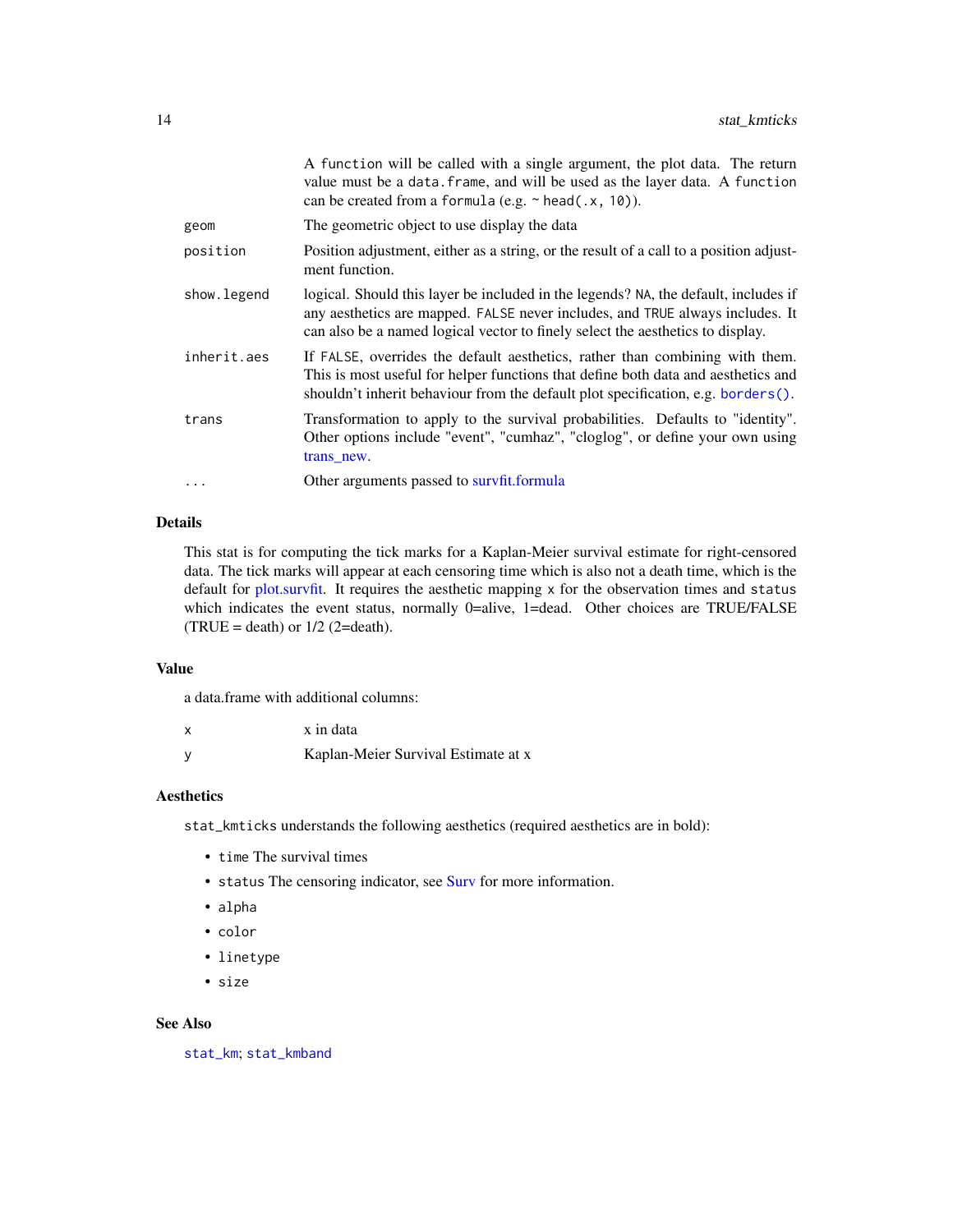### stat\_kmticks 15

#### Examples

```
library(ggplot2)
sex <- rbinom(250, 1, .5)
df <- data.frame(time = exp(rnorm(250, mean = sex)), status = rbinom(250, 1, .75), sex = sex)
ggplot(df, aes(time = time, status = status, color = factor(sex))) +
stat_km() + stat_kmticks()
```